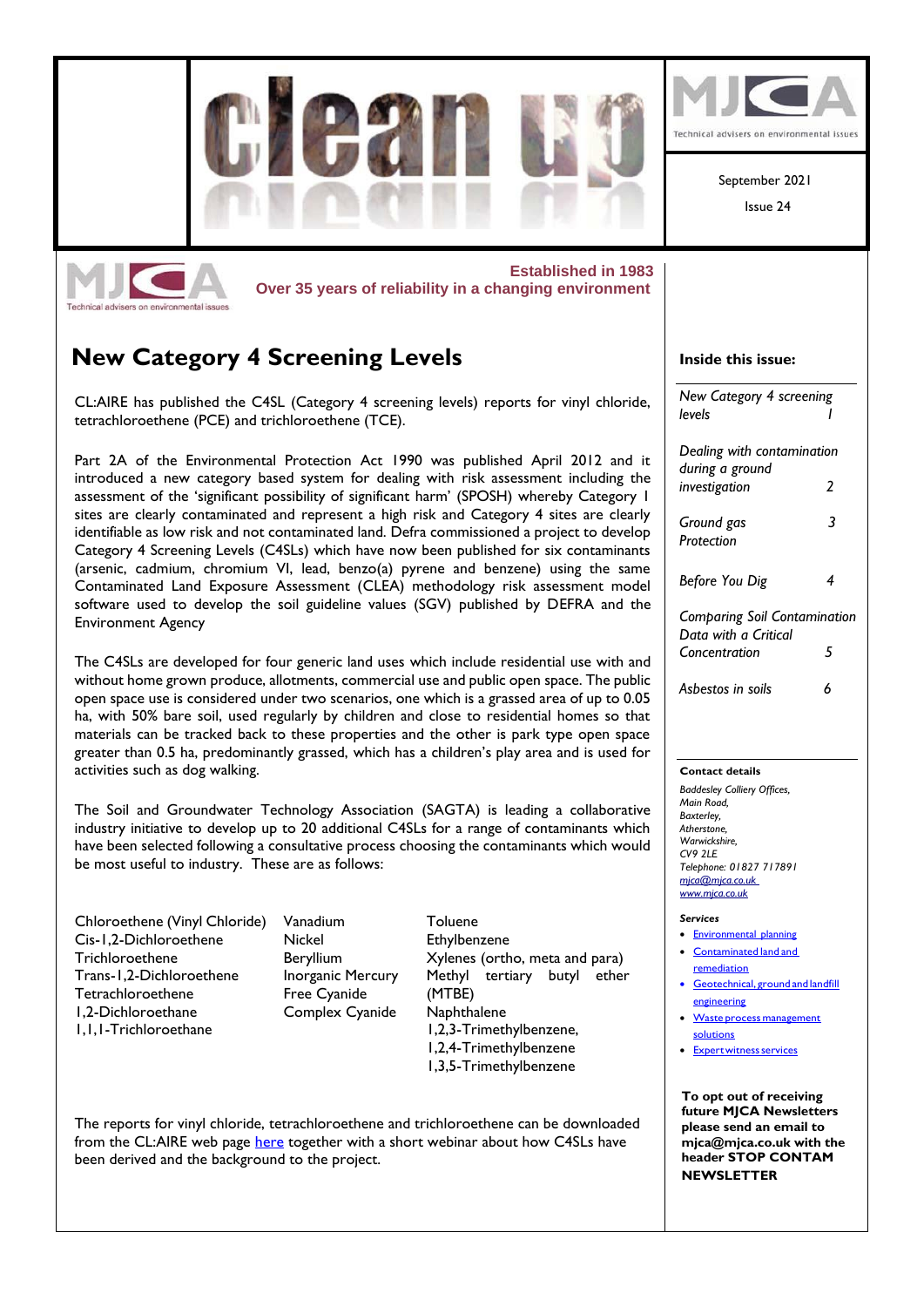### **Dealing with contamination during a ground investigation**



The Association of Geotechnical and Geoenvironmental Specialists (AGS) published recently a document 'Guidance on dealing with contamination during a ground investigation'. The document is available from the AGS website [here.](https://www.ags.org.uk/item/guidance-on-dealing-with-contamination-during-a-ground-investigation/)

The information is a short technical note setting out the types of hazards which may be encountered and necessary for a risk assessment, for example chemical, biological and physical hazards, radioactive materials, hazardous vapours and gases, asbestos, nonaqueous phase liquids such as fuels and solvents and unexploded ordinance. Prior to site works it is essential that it is understood what hazards are likely to be on site although often such information is collated in a desk study only. Perhaps the most helpful information provided is a list of issues to consider for safe working procedures, for example the need for decontamination facilities and boot washing, bagging cleaned boots, avoiding smelling samples and placing samples near your mouth and touching your face and mouth area whilst wearing soiled gloves, and to stand upwind of excavations to avoid dust and gases.

The guidance note makes reference to The British Drilling Association's site categorisation scheme (green, yellow or red) which should be determined based on the desk study (BDA 2008). AGS has also published a comment document on the BDA 2008 Guidance for safe intrusive activities on contaminated or potentially contaminated land. The document is available from the AGS websit[e here.](https://www.ags.org.uk/item/comment-on-the-approach-for-classifying-sites-into-green-yellow-or-red/) The guidance classifies red sites as the most hazardous, attributing this classification to sites where there are:

*'Substances that could subject persons to risk of death, injury or impairment of health. Examples would be any substances that are corrosive, acidic, carcinogenic, cause skin irritation or respiratory problems, affect the nervous system, affect the organs, etc.'* 

The guidance is based on the hazard only, it takes no account of the concentrations of contaminants present which are critical to determining the risk category. Many former industrial sites would have contaminants/ hazardous substances present and consequently many sites under this categorisation would be classed as 'red' sites which is clearly unduly conservative.

One of the objectives of a site investigation is to find out what hazards are in the ground and until this is done it is not possible to produce a definitive risk assessment and only assumptions can be made. It is therefore important that a thorough desk study and site inspection is carried out and reference is made to publications used commonly to determine the potential presence of substances for the purposes of human health risk assessment. However the mere potential for the presence of a hazardous substance to exist in contaminated ground does not mean there is an occupational risk.

A health and safety risk assessment for site investigation is qualitative based likelihood and severity. The desk study should provide information about the types and locations of potential sources of contaminants or hazards and allow the likely severity to be assessed. Combined with the knowledge of the location and type of exploratory holes an assessment of the likelihood can be made. A risk rating can then be produced from which a decision can be made regarding the control measures and whether it is to be classified as green, yellow or red under the BDA Guidance.



*"The guidance is based on the hazard only, it takes no account of the concentrations of contaminants present which are critical to determining the risk category... "*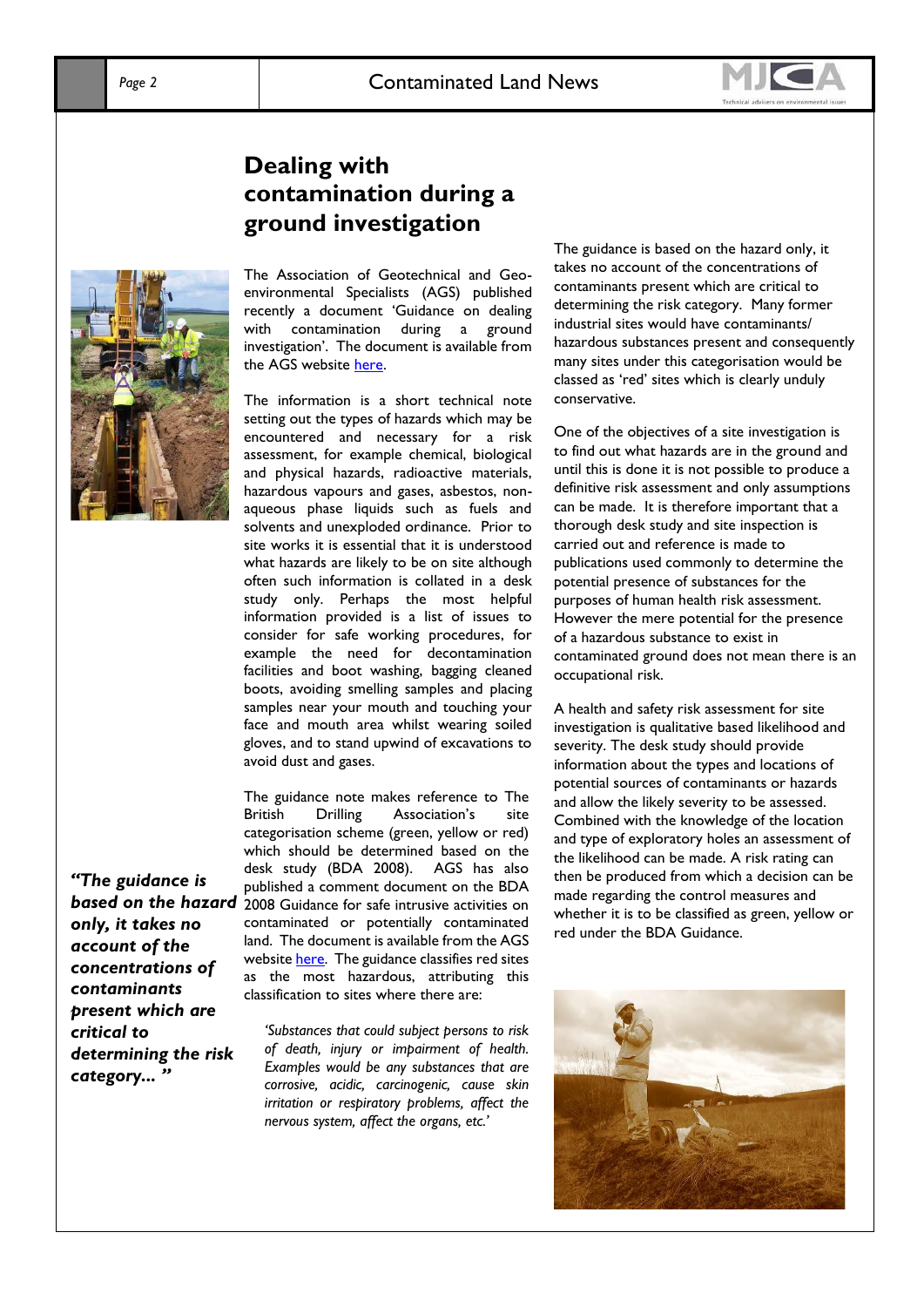# MJGA

Issue 22

# **Ground gas protection**

Over the last few decades there have been a number of accreditation schemes which have been developed in the land contamination sector which have helped to improve standards. Examples include the Specialist in Land Condition [\(SiLC\)](https://www.silc.org.uk/), Register of Ground Engineering Professionals [\(RoGEP\)](https://www.geolsoc.org.uk/RoGEP), Suitably Qualified Person (SOP) associated with the National Quality Mark Scheme (NOMS) and Qualified Person  $(QP)$  associated with the Definition of Waste Code of Practice [\(DoWCoP\)](https://www.claire.co.uk/projects-and-initiatives/dow-cop). However, regulators and professionals working in the land contamination sector noticed that the quality of ground gas protection installation and verification work is highly variable and in some situations, not fit for purpose. Given that this is a specialised area those working in the industry considered that an accreditation scheme to improve the quality of gas protection verification was necessary.

CL:AIRE has launched the Gas Protection Verification Accreditation Scheme [\(GPVS\)](https://www.claire.co.uk/projects-and-initiatives/gpvs) in order to raise standards regarding the installation of gas protection membranes including the inspection, verification and reporting of their installation. The scheme is applicable for use within the Town and Country Planning and Building Control regimes primarily, although it could be used in circumstances where properties require retrofitting or to support defences against potential claims.

The scheme is intended to demonstrate that where the scheme has been followed the potential risks associated with ground gases as part of a site development have been adequately managed and that the verification of the works confirms that they meet the necessary technical and regulatory standards. The scheme applies to both the practical installation of the ground gas mitigation measures and to the verification reporting process as often different personnel undertake these tasks. There are two accreditation routes to demonstrate competence 'Specialist in Gas Protection Verification' (SGPV) and 'Technician in Gas Protection Verification' (TGPV).

TGPV is aimed at field technicians who carry out inspections on site and SGPV is aimed at those involved in the whole range of gas protection verification and who are deemed competent to prepare and sign off validation reports under the GPVS scheme. The SGPV accreditation is also recognised under the Construction Skills Certification Scheme (CSCS). A register of all SGPVs is avaiable on the CL:AIRE website.

In order to be able to apply the Quality Mark under the GPVS, the SGPV accredited person is required to purchase, complete and sign a GPVS Declaration and attach it to the verification report. The application of the quality mark indicates that the work has been undertaken by recognised, competent professionals and that the SGPV has verified that the work has been carried out in accordance with industry standards.

Guidance relating to hazardous ground gas published over the last few decades is associated predominately with the assessment, design and construction of gas protection measures to new buildings. CIRIA has issued guidance entitled 'Retrofitting hazardous ground gas protection measures in existing or refurbished buildings (C795)' in January 2021. This new guidance is focused on retrofitting ground gas protection measures in existing buildings where these measures previously were absent, inadequate or faulty, as well as buildings subject to extension or refurbishment.

The guidance refers to hazardous ground gas as an overarching term to refer to methane, carbon dioxide and carbon monoxide, volatile organic compounds (VOC) and radon.

*"The application of the quality mark indicates that the work has been undertaken by recognised, competent professionals…"*

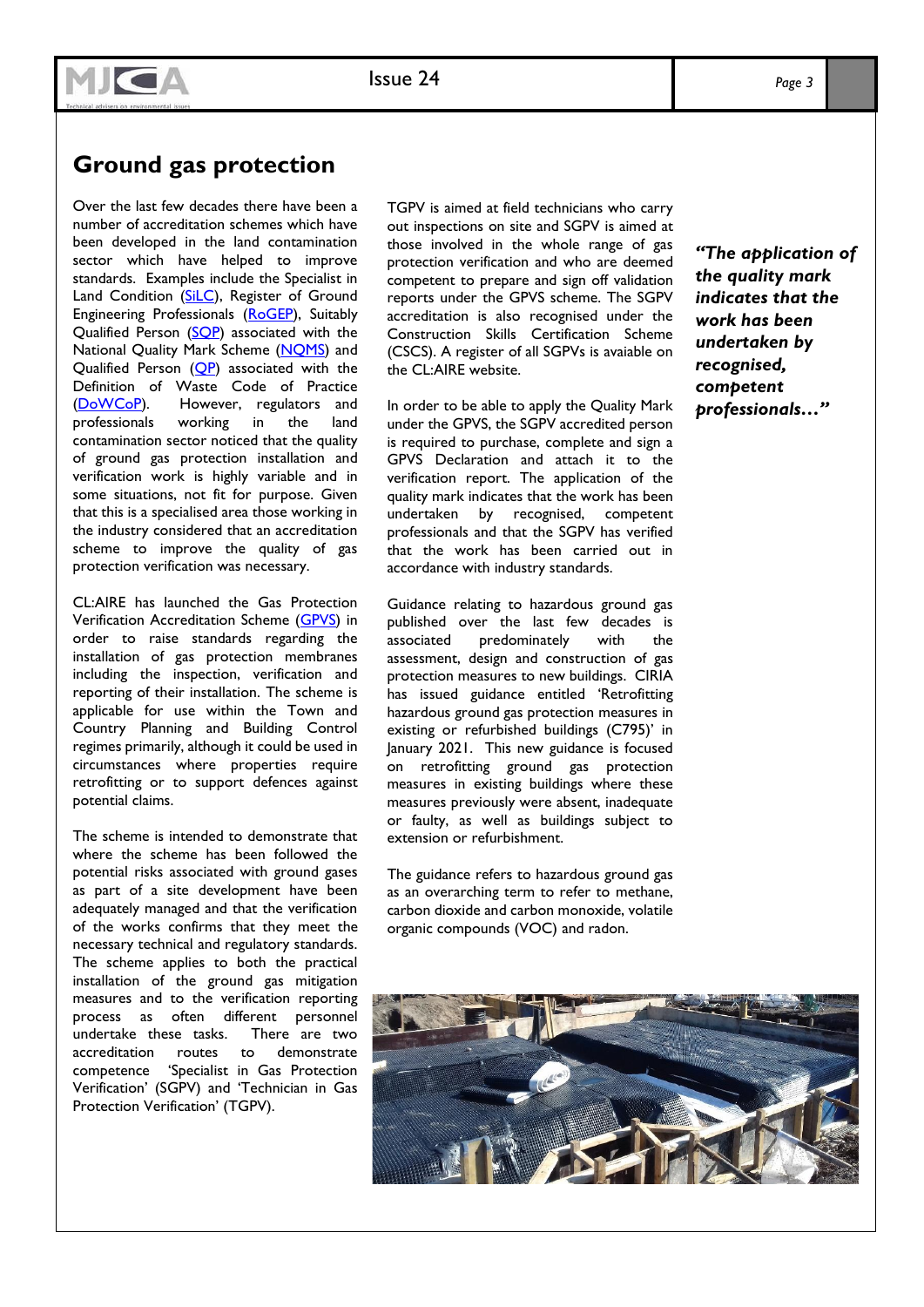

### **Before You Dig**

*"The document refers to observations for 'tell-tale signs' such as disused fuel dispensers, off set fill points and vent pipes…"*

The document 'Before You Dig, Garages & Petrol Stations, Guidance for Developers' has been prepared by EPUK. It is aimed at those planning to carry out groundworks or redevelopment activities and provides a general guide regarding typical hidden infrastructure and associated ground contamination that may be present at petrol filling stations. Although the document is focussed on petrol filling stations and garages, underground storage tanks and associated underground infrastructure can be present on a range of industrial and commercial facilities where vehicle servicing and refuelling activities have taken place. The document is available from the EPUK website [here.](https://www.environmental-protection.org.uk/wp-content/uploads/2020/06/petrol-stations-guide-june-2020.pdf)

Section 4 in the document presents a summary of contamination issues associated with garages and petrol filling stations and the need for intrusive investigations which are associated with due diligence generally as part of a transfer or sale of the site to assess development viability and/or environmental liabilities, to investigate known and suspected significant pollution incidents (for example observed pollution of a nearby watercourse, vapours in a nearby building and as a result of variations in stock reconciliation records) and to address planning conditions prior to site redevelopment.

As part of a desk study assessment a key source of information about the site can be obtained from the Petroleum Licensing Authority which is the Local Authority generally although in some areas it is the Fire Service. Petroleum licensing is necessary only for the storage of petrol although the fuel stored in underground tanks was often changed between diesel and petrol and sometimes kerosene (paraffin). The details of these available records vary although sometimes they can be helpful to identify underground tanks that are no longer in use and which may still be on the site, sometimes covered over by surfacing. The document refers to observations for 'tell-tale signs' such as disused fuel dispensers, off set fill points and vent pipes, each one often serves a separate or part of a divided underground storage tank*.* 

Making observations inside access chambers may reveal tank access points and allows an assessment of the general condition to be made for example significant staining and oily residues observed in drainage or at fill points. Other infrastructure to look out for are interceptors which are often identified by three aligned access covers. Where there are disused tanks these may be temporarily filled with water or permanently decommissioned by filling with concrete or specialist foam.

In Section 5 of the document there are some general safety and environmental precautions listed associated with groundworks and remediation works on such sites.

The guidance document provides only a broad overview of the issues associated with these types of sites which may be helpful for potential developers with little or no experience of dealing with such sites to understand the many problems that can be associated with contamination at such sites. However, for companies undertaking site assessments there are other technical guidance documents that are more relevant and detailed.

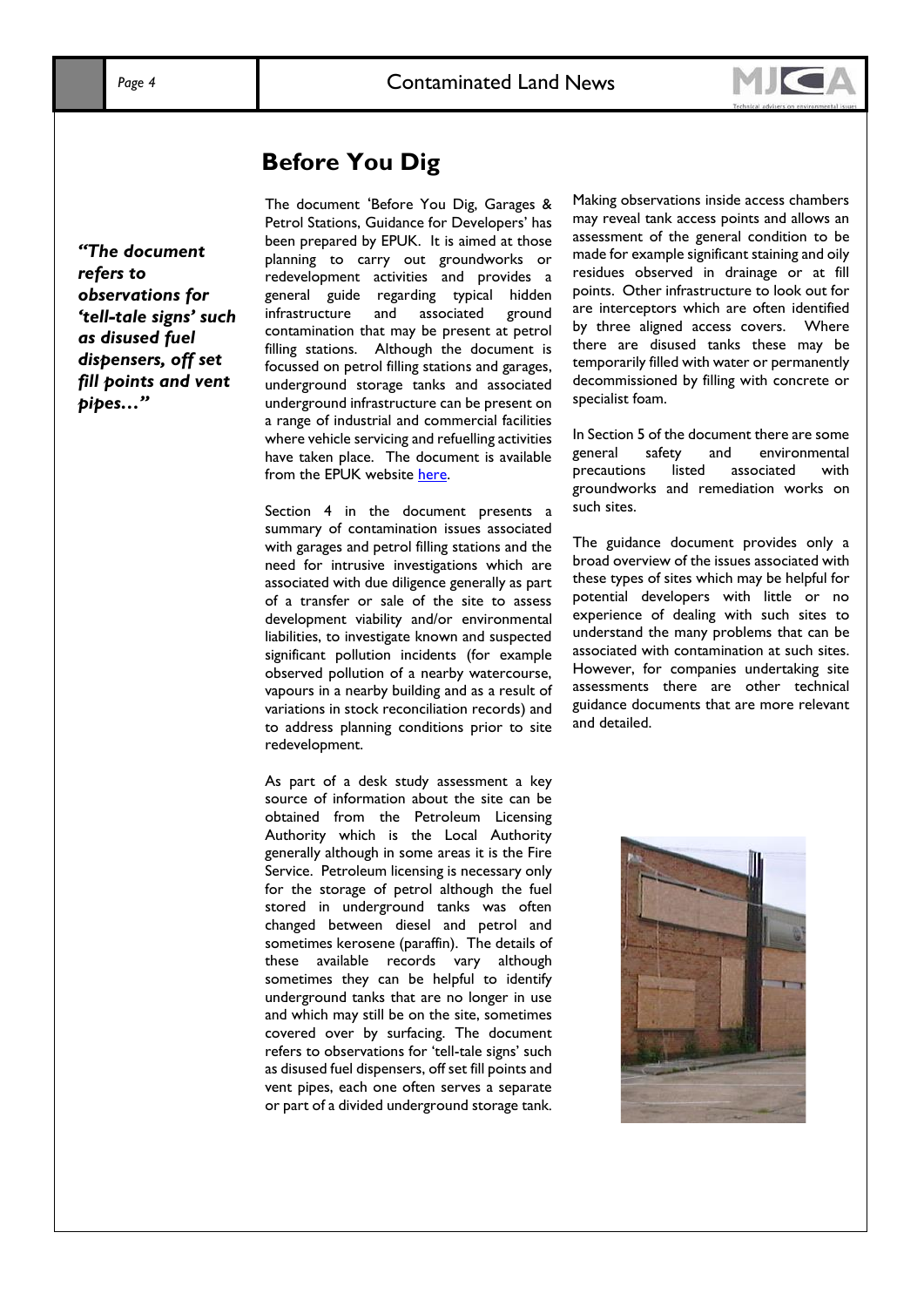# **Comparing Soil Contamination Data with a Critical Concentration**

Issue 22

**MJCA** 

CL:AIRE has published a document "Professional Guidance: Comparing Soil Contamination Data with a Critical Concentration". The guidance updates a 2008 document published by CL:AIRE and the Chartered Institute of Environmental Health. The document is available from the CL:AIRE website [here.](https://www.claire.co.uk/component/phocadownload/category/9-other-cl-aire-documents)

The new guidance adopts an entirely different approach to the previous 2008 guidance which has now been withdrawn. The 2020 revision addresses the problem of potentially erroneous conclusions by dropping the reliance on a single scientific test and emphasises the importance of a comprehensive understanding of the datasets in the context of the conceptual site model (CSM). Although the 2008 guidance highlighted the importance of the CSM and an understanding of the datasets involved, ultimately the application of the scientific test provided a definitive yes/no answer (referred to as the bright line) to the question posed. The validity of applying scientific tests based on comparing a measure of the probability that an observed difference could have occurred just by random chance (a p-value) to a pre-determined significance level has been challenged by statisticians relating to the application of statistics in scientific research and considered that the "bright-line" approach can lead to over simplistic and erroneous conclusions when the datasets are not fully understood.

This 2020 guidance does not place reliance on a single scientific test and emphasises the importance of a comprehensive understanding of the datasets in the context of the CSM, not least to question if there is sufficient statistical expertise available to evaluate the data and establish if the dataset is adequate to answer the question posed for the site.

The guidance introduces three datasets to illustrate the guidance for a scenario for Part 2A of the Environmental Protection Act and two datasets for a planning scenario. All recommended statistical calculations and charts on how to summarise and present data can be prepared on an Excel spreadsheet. The guidance sets out how to interpret the results and explains how to draw conclusions from the calculations and charts. The main tool which is used to draw conclusions is a 2-way confidence interval associated with the critical concentration, for example a generic guideline criterion. The comparisons are not straightforward and there is a need to exercise judgement over a number of other factors that have to be taken into account before making a decision.

The guidance may prove helpful where there is a need to assess the potential risk to site users beyond the use of generic assessment criteria although a good understanding of the application of statistics in the assessment of contaminated land together with a robust conceptual site model is necessary.